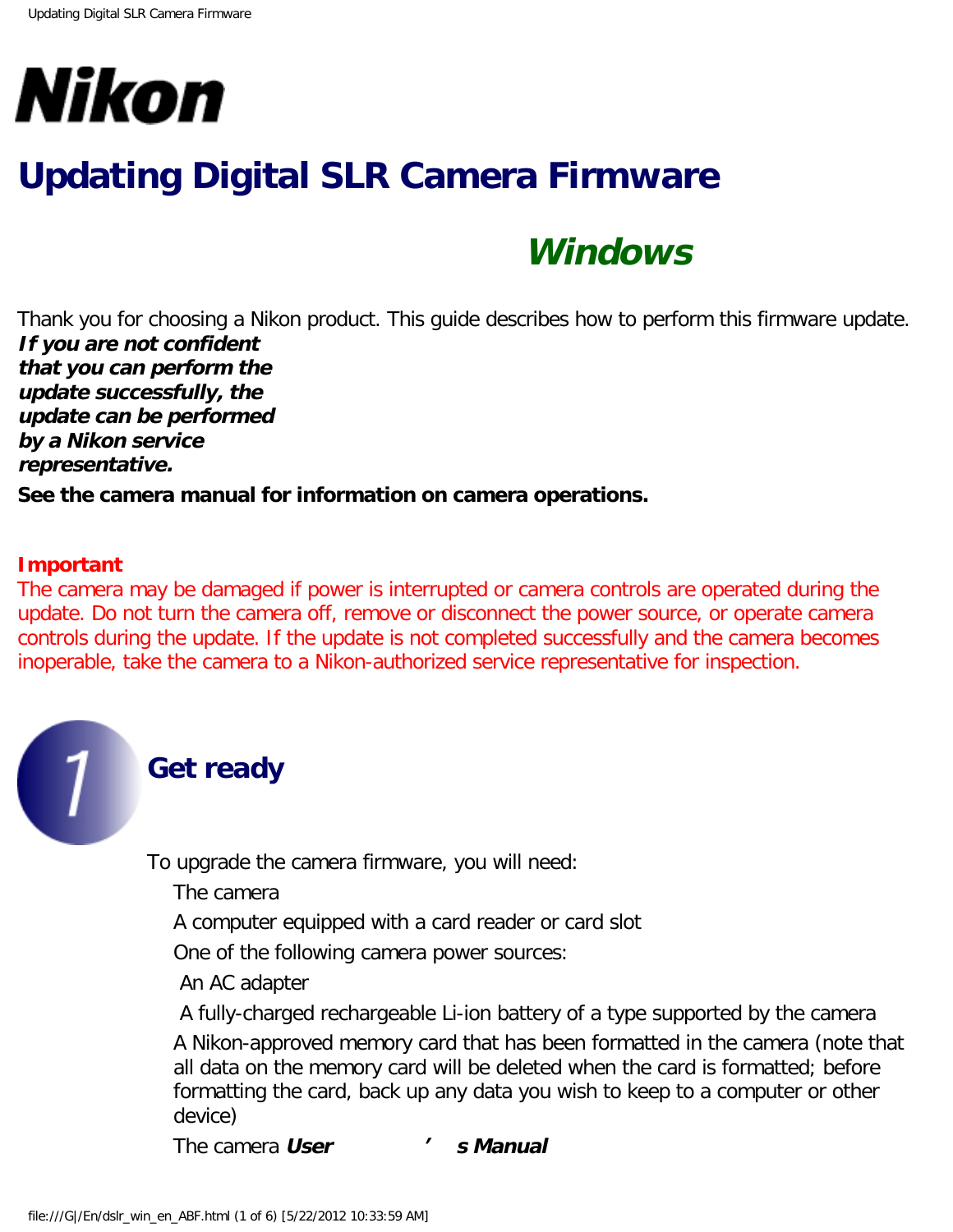## **Check the current camera firmware version**

The menus displayed on your camera may differ from those shown here.

- **1** Turn the camera on.
- 
- **2** Press the **text** to display the menus.
- **3** Select **Firmware version** in the setup menu.



**4** The current firmware version will be displayed. Confirm that the firmware version is the correct version for this update.



" $\#$ . $\#$  $\#$ " is the firmware version.

**5** Exit to the setup menu and turn the camera off.



Create a new folder on your computer.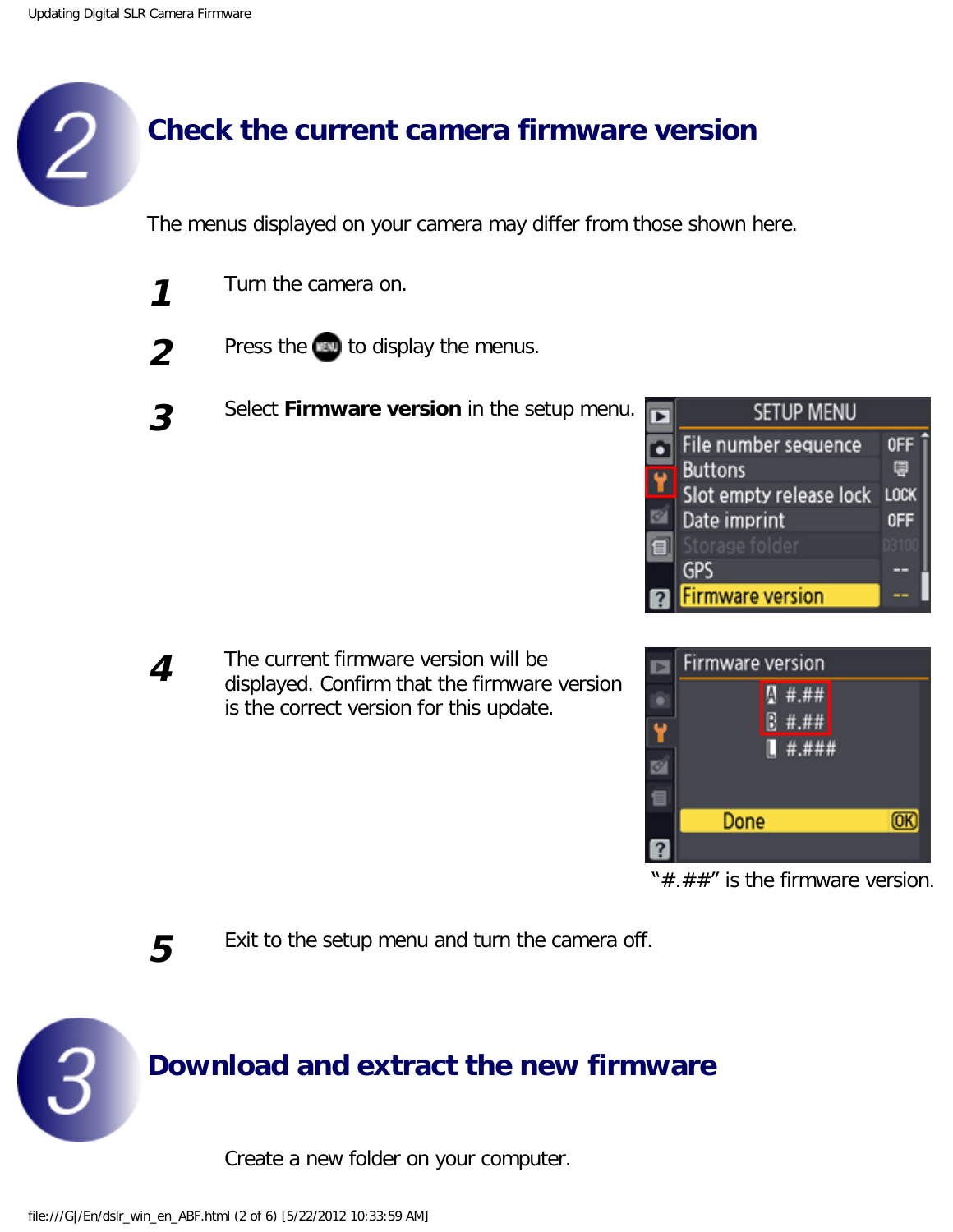**1**

**2** Right-click the **I agree - Begin download** link on the download site and select **Save Target As**. Save the file to the folder created in Step 3-1.

**3** Open the folder created in Step 3-1 and double-click the downloaded file ("F-XXXX-V###W.exe", where "XXXX" is the camera name and "###" the firmware version) to extract the firmware to a sub-folder in the new folder.



The resulting file and folder hierarchy is shown below:





### **Copy the firmware to the memory card**

The firmware can be copied to the camera memory card using a computer equipped with a card reader or card slot.

**1** Insert a formatted memory card in the card reader or card slot. If Nikon Transfer or ViewNX 2 is installed, Nikon Transfer or Nikon Transfer 2 may start automatically; exit the application before proceeding.

| Windows 7/Windows Vista<br>Under Windows 7/Windows Vista, an<br>AutoPlay dialog may be displayed. Click<br>$\mathbf{x}$ | $\circ$ $\circ$ $\circ$<br>AutoPlay<br>Removable Disk (E:)        |
|-------------------------------------------------------------------------------------------------------------------------|-------------------------------------------------------------------|
|                                                                                                                         | Always do this for pictures:<br>Pictures options                  |
|                                                                                                                         | Import pictures<br>using Windows                                  |
|                                                                                                                         | View pictures<br>using Windows                                    |
|                                                                                                                         | <b>View pictures</b><br>using Windows Media Center                |
|                                                                                                                         | Copy pictures to a folder on my computer.<br>using Nikon Transfer |
|                                                                                                                         | General options                                                   |
|                                                                                                                         | Open folder to view files<br>using Windows Explorer               |
|                                                                                                                         | Set AutoPlay defaults in Control Panel                            |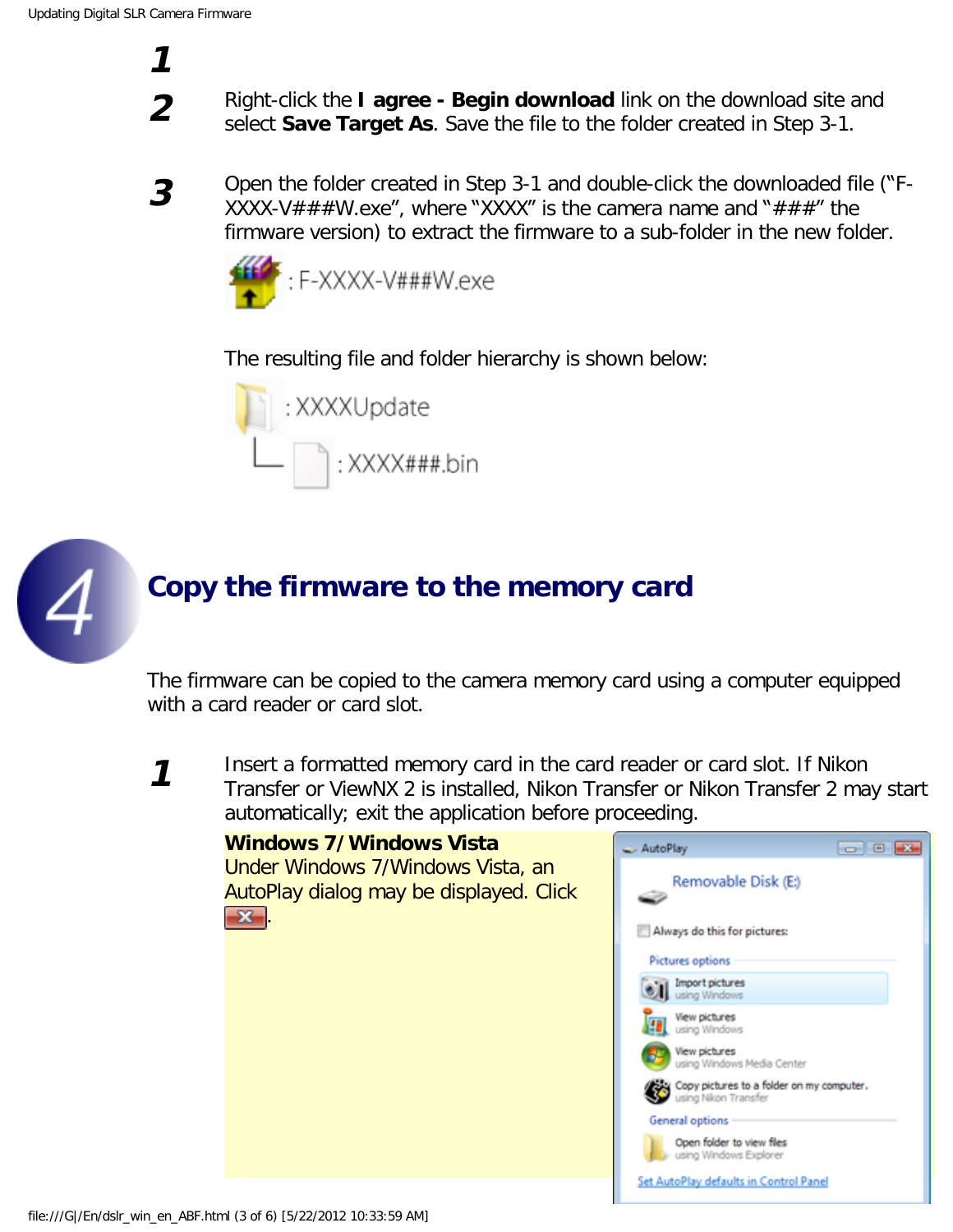**Windows XP** Removable Disk (E:) Under Windows XP, a Removable Disk Windows can perform the same action each time you insert a disk or connect a device with this kind of file: dialog may be displayed. Click **Cancel**. Fil Pictures What do you want Windows to do? lopy pictures to a folder on my computer<br>sing Microsoft Scanner and Camera Wo View a slideshow of the images using Windows Picture and Fax Viewer Print the pictures using Photo Printing Wizard Copy pictures to a folder on my computer. using Nikon Transfer >> Open folder to view files Always do the selected action. **OK** Cancel

Set AutoPlay defaults in Control Panel



**2** Copy the "XXXX###.bin" to the memory card.



When copying is complete, confirm that the memory card contains the file "XXXX $\#$  $\#$  bin".

#### **Important**

Be sure to copy the "XXXX $\# \# \#$ .bin" to the root directory of the memory card. The camera will not recognize the new firmware if it is placed in a folder under the root directory.

**3** If your computer shows the memory card as a removable disk, right-click the removable disk and select **Eject** from the menu that appears. Remove the memory card from the card reader or card slot.



The menus displayed on your camera may differ from those shown here.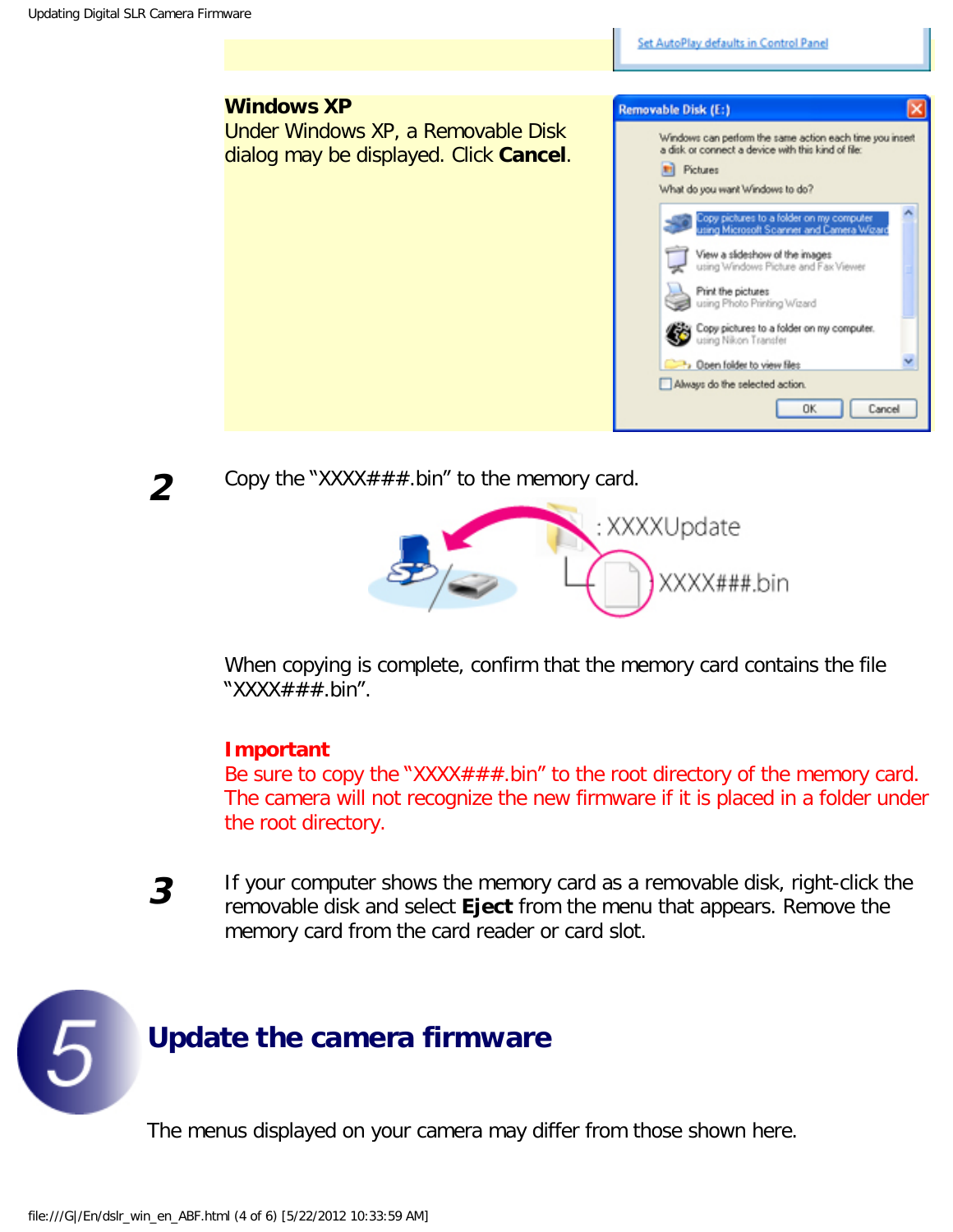During the update, do not:

Remove the memory card

Turn the camera off

Operate any of the camera controls

Attach or remove lenses

Unplug or disconnect the AC adapter

Remove the battery

Subject the camera to powerful electromagnetic noise

Any of the above actions could cause the camera to become inoperable.

**1** Insert the memory card containing the firmware into the camera memory card slot.

### **Cameras with Two Memory Card Slots**

If the camera allows you to select one slot as the primary slot and the other as the secondary slot, insert the card into the slot currently selected as the primary slot. Otherwise insert the card into Slot 1.

- **2** Turn the camera on.
- **3** Press the **to display the menus.**
- **4** Select **Firmware version** in the setup menu.





**5** The current firmware version will be displayed. Highlight **Update** and press the OK.